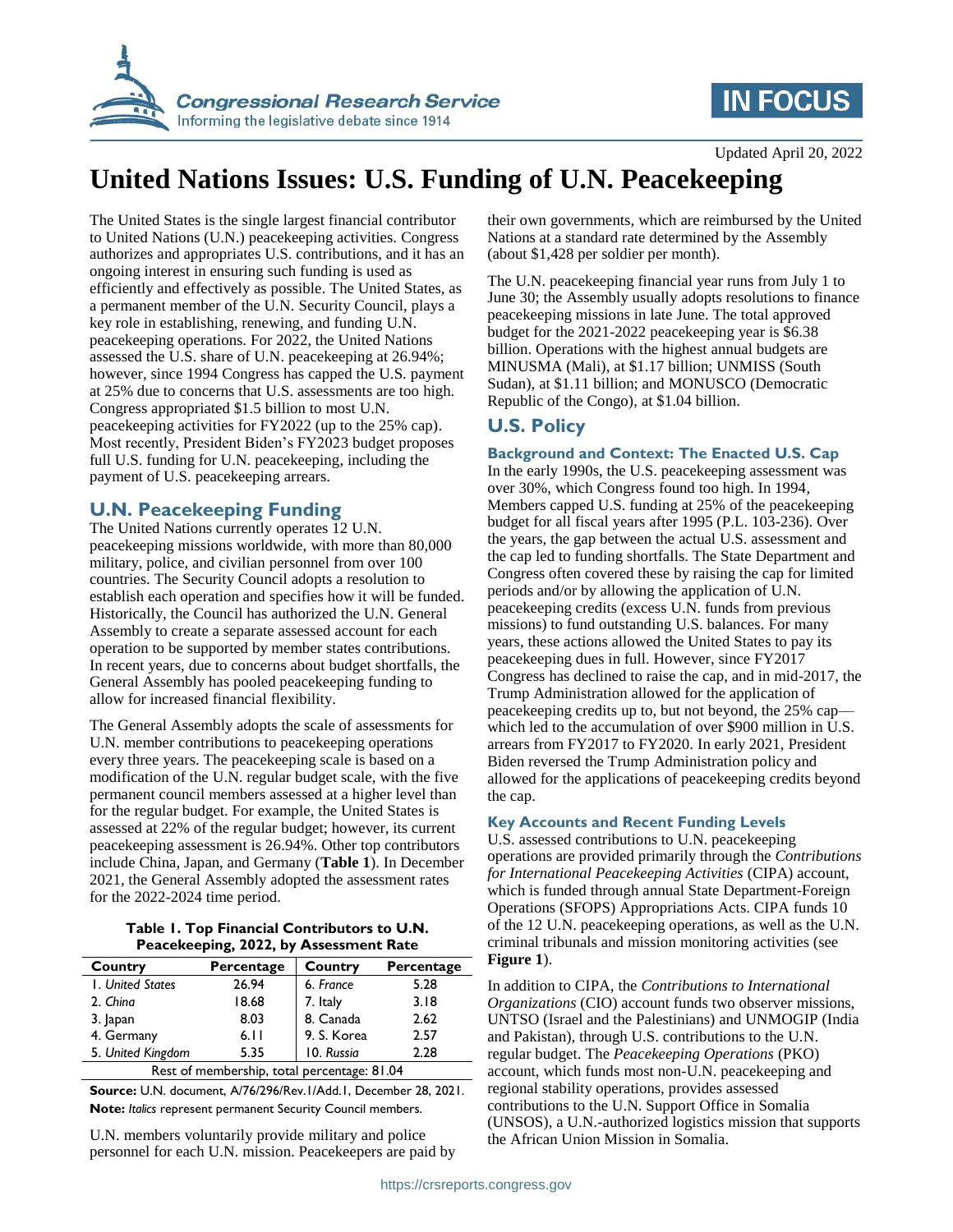For FY2023, President Biden requested \$2.33 billion for CIPA (a nearly \$830 million increase over enacted FY2022 funding of \$1.50 billion). The request is significantly higher than recent CIPA funding levels; it includes full funding for U.N. peacekeeping operations, as well as \$620 million to pay arrears accrued from FY2017 to FY2020 due to the 25% cap and \$110.3 million to pay arrears from the 2021- 2022 peacekeeping year (also due to the cap). In the FY2022 budget request, President Biden proposed the payment of some peacekeeping arrears but Congress did not appropriate such funding as part of the FY2022 SFOPS Act.

<span id="page-1-0"></span>**Figure 1. CIPA Account Funding, FY2017-FY2022** (Actual funding unless otherwise indicated)



**Source:** Congressional budget justifications, annual SFOPS bills.

U.S. funding may fluctuate annually depending on several factors, including differences between the U.S. and U.N. peacekeeping fiscal years (the U.S. fiscal year is from October 1 to September 30, while the U.N. peacekeeping fiscal year is from July 1 to June 30), and discrepancies between the peacekeeping assessment and the enacted U.S. cap. Payments may also be affected by changes to assessment rates, the application of peacekeeping credits, and changes to individual operations. In some years, the timing of State Department reports to Congress (which are required by SFOPS Acts) have delayed U.S. payments.

## **Selected Policy Issues**

## **Funding and Growth of U.N. Peacekeeping**

Debates over U.N. peacekeeping funding often occur against the backdrop of broader concerns regarding the changing nature of U.N. peacekeeping. The concept of peacekeeping has evolved since the first mission was established in 1948. "Traditional" peacekeeping involves implementing cease-fire or peace agreements; however, in recent years, the Security Council has increasingly authorized operations in complex and insecure environments where there is little peace to keep and no clear outcome. Peacekeepers may be required to protect civilians, disarm violent groups, monitor human rights violations, or assist in delivering humanitarian assistance. Such activities can place additional financial demands on U.N. members. Some experts argue that current peacekeeping funding cannot effectively support some of the broad mandates authorized by the Council.

## **The United States and Peacekeeping Arrears**

In the mid-1990s, the United States accumulated significant U.N. peacekeeping and U.N. regular budget arrears. Many U.S. policymakers were concerned that the United States could lose its vote in the General Assembly unless it made substantial payments on its outstanding dues. In 1999,

Congress and the Administration negotiated what is known as the "Helms-Biden Agreement," which established conditions under which some U.S. arrears, including peacekeeping arrears, were paid. Since the enactment of Helms-Biden, some U.S. arrears remain. Arrears accumulated prior to 2001 for both open and closed peacekeeping operations total about \$328 million. (Most of these are from the gap between the 25% U.S. cap and the U.N. assessment pre-2001, while others are the result of congressional policy holds.) As previously noted, the United States also accumulated over \$900 million in additional cap-related arrears from FY2017 through FY2020. Some U.S. policymakers disagree about the status of peacekeeping arrears and argue that they should be paid, while others do not recognize them as arrears and claim the United States is under no obligation to pay them. Some have also raised concerns about the impact of U.S. arrears on the effectiveness of U.N. peacekeeping operations.

## **Sexual Abuse & Exploitation by U.N. Peacekeepers**

Congress has sought to link U.S. peacekeeping funding to the issue of sexual exploitation and abuse (SEA) by U.N. peacekeepers. For example, SFOPS Acts since FY2008 have prohibited the obligation of U.N. peacekeeping funding unless the Secretary of State certifies that the United Nations is implementing effective policies and procedures to prevent U.N. employees and peacekeeping troops from human trafficking or acts of illegal exploitation or other violations of human rights. Since FY2017, SFOPS bills have also prohibited assistance to any unit of the security forces of a foreign country if there is credible information that such unit has engaged in SEA until the Secretary of State certifies the country is taking steps to hold the unit accountable. The Department of State Authorities Act, FY2017 (P.L. 114-323) also requires reporting on U.N. efforts to hold perpetrators accountable for SEA prior to renewing or establishing a mission.

## **U.N. Peacekeeping Financial Situation**

Some experts have expressed concern regarding the financial status of U.N. peacekeeping operations. In 2019, U.N. Secretary-General (SG) António Guterres noted an increase in the number of peacekeeping missions that were frequently cash constrained. Causes included payment patterns and arrears, and "structural weaknesses" in peacekeeping budget methodologies, including inefficient payment schedules and borrowing and funding restrictions. Such issues led to cash shortages and delays in reimbursements to some troop contributing countries (see U.N. document A/73/809). To help address these issues, in July 2019 the General Assembly approved the management of cash balances of all active peacekeeping operations as a pool (while maintaining the balances in separate funds for each mission), and requested that the SG issue assessment letters for the full budget period approved by the Assembly (Assembly resolution 73/307). The United States supported these efforts. As of October 19, 2021 (most recently available information), U.N. officials report that due in part to these reforms, the overall liquidity of active peacekeeping operation continues to improve.

**Luisa Blanchfield**, Specialist in International Relations